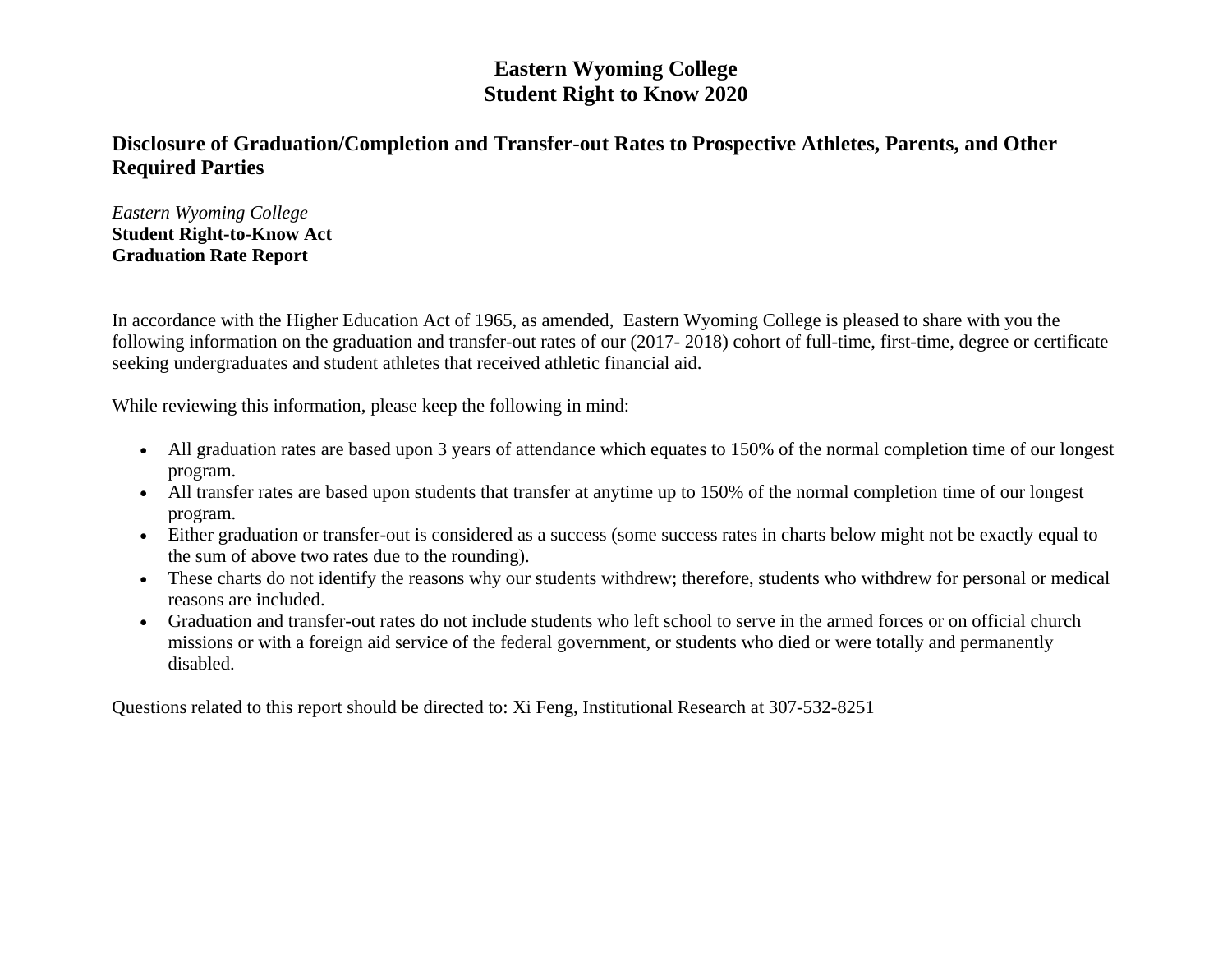#### Eastern Wyoming College Student Right to Know 2020

#### I(a) 2017 cohort of full-time, first-time, degree/cert. seeking students

\*\*\*five or below five are suppressed for personally identifiable information protection

| gender | <b>Race/Ethnicity</b>      | <b>FA</b>             |       | headcount graduation rate | transfer rate | success rate |
|--------|----------------------------|-----------------------|-------|---------------------------|---------------|--------------|
| Female | Amer, Indian/Alaska Native | 1 Pell recipients     | ***   | 100%                      |               | 100%         |
| Female | Amer, Indian/Alaska Native | 3 other FA recipients | ***   |                           | 100%          | 100%         |
| Female | Asian                      | 1 Pell recipients     | ***   |                           | 100%          | 100%         |
| Female | Asian                      | 3 other FA recipients | ***   |                           | 100%          | 100%         |
| Female | Black or African Amer.     | 3 other FA recipients | $***$ |                           |               |              |
| Female | Black or African Amer.     | 4 no FA               | ***   |                           | 100%          | 100%         |
| Female | Hispanic of Any Race       | 1 Pell recipients     | 6     | 17%                       | 33%           | 50%          |
| Female | Hispanic of Any Race       | 3 other FA recipients | ***   |                           | 100%          | 100%         |
| Female | Hispanic of Any Race       | 4 no FA               | ***   |                           |               |              |
| Female | Non-Resident Alien         | 3 other FA recipients | $***$ | 100%                      |               | 100%         |
| Female | White                      | 1 Pell recipients     | 42    | 38%                       | 14%           | 52%          |
| Female | White                      | 2 loan recipients     | ***   | 67%                       |               | 67%          |
| Female | White                      | 3 other FA recipients | 37    | 68%                       | 8%            | 76%          |
| Female | White                      | 4 no FA               | 8     | 63%                       | 13%           | 75%          |
| Male   | Amer, Indian/Alaska Native | 4 no FA               | $***$ | 100%                      |               | 100%         |
| Male   | Asian                      | 3 other FA recipients | $***$ |                           |               |              |
| Male   | Black or African Amer.     | 1 Pell recipients     | $***$ |                           | 100%          | 100%         |
| Male   | Hispanic of Any Race       | 1 Pell recipients     | $***$ | 25%                       | 25%           | 50%          |
| Male   | Hispanic of Any Race       | 3 other FA recipients | $***$ | 33%                       | 67%           | 100%         |
| Male   | Non-Resident Alien         | 3 other FA recipients | 7     | 29%                       |               | 29%          |
| Male   | White                      | 1 Pell recipients     | 14    | 14%                       |               | 14%          |
| Male   | White                      | 2 loan recipients     | $***$ |                           | 20%           | 20%          |
| Male   | White                      | 3 other FA recipients | 31    | 58%                       | 10%           | 68%          |
| Male   | White                      | 4 no FA               | ***   | 80%                       |               | 80%          |

(1)Pell recipients: recipients of a Federal Pell Grant

(2)loan recipients: recipients of a Federal Family Education Loan or a Federal Direct Loan (other than an Unsubsidized Stafford Loan made under the Federal Family Education Loan Program or a Federal Direct Unsubsidized Stafford Loan) who didn't receive a Federal Pell Grant

(3)other FA recipients: recipients of nether (1) nor (2)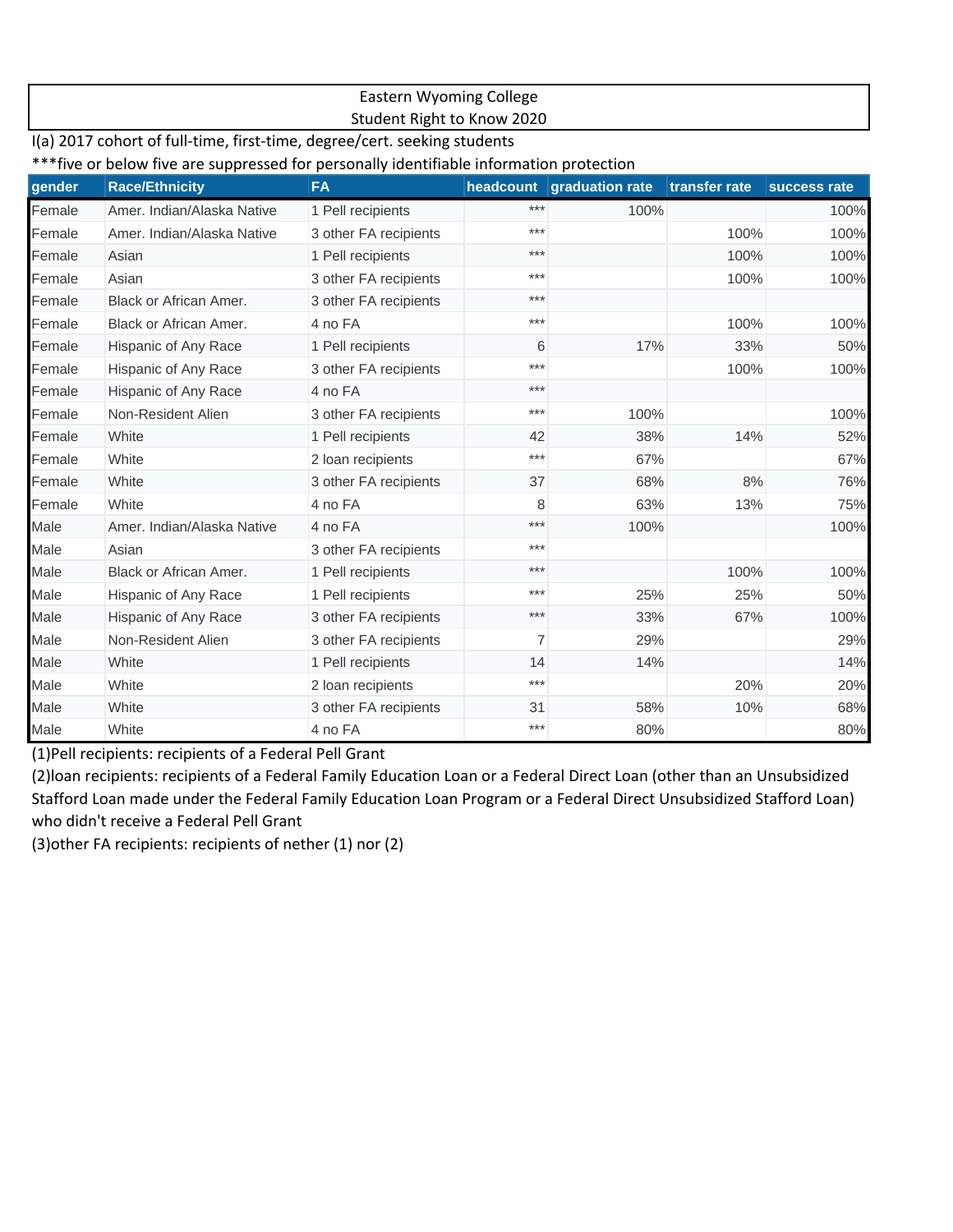| <b>aender</b> |     | headcount graduation rate transfer rate success rate |     |     |
|---------------|-----|------------------------------------------------------|-----|-----|
| Female        | 107 | 49%                                                  | 17% | 65% |
| Male          | フつ  | 40%                                                  | 11% | 51% |

| <b>FA</b>             |    | headcount graduation rate transfer rate success rate |     |     |
|-----------------------|----|------------------------------------------------------|-----|-----|
| 1 Pell recipients     | 69 | 30%                                                  | 16% | 46% |
| 2 loan recipients     |    | 25%                                                  | 13% | 38% |
| 3 other FA recipients | 86 | 56%                                                  | 14% | 70% |
| 4 no FA               | 16 | 63%                                                  | 13% | 75% |

| <b>Race/Ethnicity</b>         | headcount | <b>graduation rate</b> | transfer rate | success rate |
|-------------------------------|-----------|------------------------|---------------|--------------|
| Amer. Indian/Alaska Nati      | ***       | 50%                    | 50%           | 100%         |
| Asian                         | ***       |                        | 67%           | 67%          |
| <b>Black or African Amer.</b> | ***       |                        | 67%           | 67%          |
| Hispanic of Any Race          | 15        | 20%                    | 40%           | 60%          |
| Non-Resident Alien            | 9         | 44%                    |               | 44%          |
| White                         | 145       | 50%                    | 10%           | 59%          |

| gender | <b>Race/Ethnicity</b>    |       | headcount graduation rate | transfer rate | success rate |
|--------|--------------------------|-------|---------------------------|---------------|--------------|
| Female | Amer. Indian/Alaska Nati | $***$ | 33%                       | 67%           | 100%         |
| Female | Asian                    | $***$ |                           | 100%          | 100%         |
| Female | Black or African Amer.   | $***$ |                           | 50%           | 50%          |
| Female | Hispanic of Any Race     | 8     | 13%                       | 38%           | 50%          |
| Female | Non-Resident Alien       | ***   | 100%                      |               | 100%         |
| Female | White                    | 90    | 53%                       | 11%           | 64%          |
| Male   | Amer. Indian/Alaska Nati | ***   | 100%                      |               | 100%         |
| Male   | Asian                    | $***$ |                           |               |              |
| Male   | Black or African Amer.   | $***$ |                           | 100%          | 100%         |
| Male   | Hispanic of Any Race     |       | 29%                       | 43%           | 71%          |
| Male   | Non-Resident Alien       |       | 29%                       |               | 29%          |
| Male   | White                    | 55    | 44%                       | 7%            | 51%          |

| <b>IFA</b>    |     | headcount graduation rate transfer rate success rate |     |     |
|---------------|-----|------------------------------------------------------|-----|-----|
| FA recipients | 163 | 44%                                                  | 15% | 58% |
| no FA         | 16  | 63%                                                  | 13% | 75% |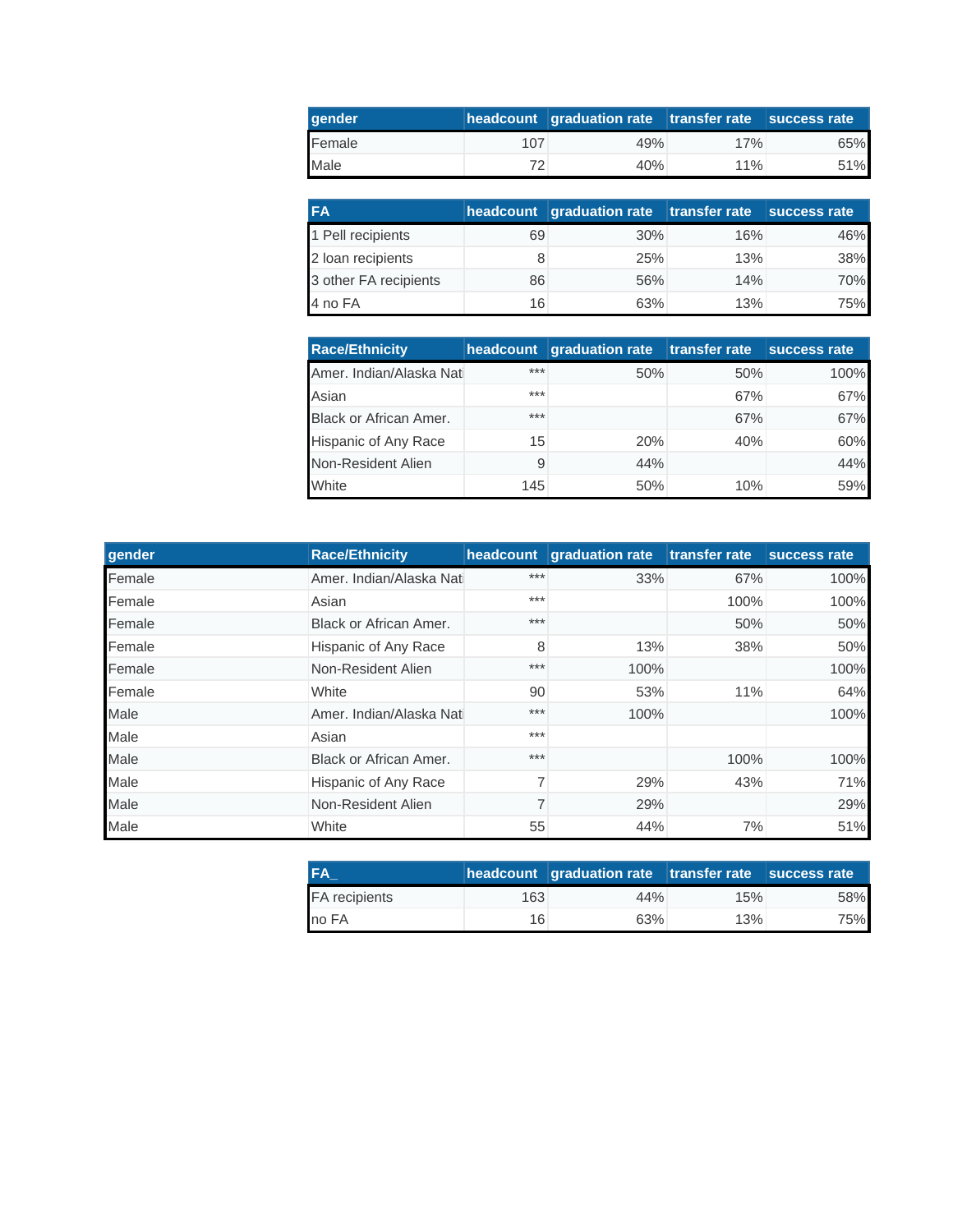### Eastern Wyoming College Student Right to Know 2020

### I(b) 2017 cohort of student athletes

#### \*\*\*five or below five are suppressed for personally identifiable information protection

| sport                   | <b>Race/Ethnicity</b>      | gender |       | headcount graduation rate | transfer rate | success rate |
|-------------------------|----------------------------|--------|-------|---------------------------|---------------|--------------|
| <b>Basketball Men</b>   | Black or African Amer.     | Male   | ***   |                           | 100%          | 100%         |
| <b>Basketball Men</b>   | Non-Resident Alien         | Male   | 6     | 33%                       |               | 33%          |
| <b>Basketball Men</b>   | White                      | Male   | $***$ |                           | 67%           | 67%          |
| <b>Basketball Women</b> | Amer. Indian/Alaska Native | Female | $***$ |                           | 100%          | 100%         |
| <b>Basketball Women</b> | Non-Resident Alien         | Female | $***$ | 100%                      |               | 100%         |
| <b>Basketball Women</b> | White                      | Female | $***$ | 100%                      |               | 100%         |
| Golf                    | Non-Resident Alien         | Male   | $***$ | 67%                       |               | 67%          |
| Golf                    | White                      | Male   | $***$ | 25%                       | 50%           | 75%          |
| Rodeo                   | Hispanic of Any Race       | Male   | $***$ | 100%                      |               | 100%         |
| Rodeo                   | White                      | Female | $***$ | 100%                      |               | 100%         |
| Rodeo                   | White                      | Male   | $***$ | 75%                       |               | 75%          |
| Volleyball              | Hispanic of Any Race       | Male   | $***$ |                           | 100%          | 100%         |
| Volleyball              | White                      | Female | $***$ | 80%                       |               | 80%          |

| <b>gender</b> |     |     | headcount graduation transfer rate | success rate |
|---------------|-----|-----|------------------------------------|--------------|
| Female        | 19  | 84% | 11%                                | 95%          |
| Male          | 23. | 39% | 26%                                | 65%          |

| <b>Race/Ethnicity</b>      |     |     | headcount graduation transfer rate | success rate |
|----------------------------|-----|-----|------------------------------------|--------------|
| Amer. Indian/Alaska Native | *** |     | 100%                               | 100%         |
| Black or African Amer.     | *** |     | 100%                               | 100%         |
| Hispanic of Any Race       | *** | 50% | 50%                                | 100%         |
| Non-Resident Alien         | 12  | 58% |                                    | 58%          |
| White                      | 25  | 68% | 16%                                | 84%          |

| <b>sport</b>            | gender |       | headcount graduation rate transfer rate |      | success rate |
|-------------------------|--------|-------|-----------------------------------------|------|--------------|
| <b>Basketball Men</b>   | Male   | 10    | 20%                                     | 30%  | 50%          |
| <b>Basketball Women</b> | Female | 9     | 78%                                     | 22%  | 100%         |
| Golf                    | Male   |       | 43%                                     | 29%  | 71%          |
| Rodeo                   | Female | $***$ | 100%                                    |      | 100%         |
| Rodeo                   | Male   | $***$ | 80%                                     |      | 80%          |
| Volleyball              | Female | $***$ | 80%                                     |      | 80%          |
| Volleyball              | Male   | $***$ |                                         | 100% | 100%         |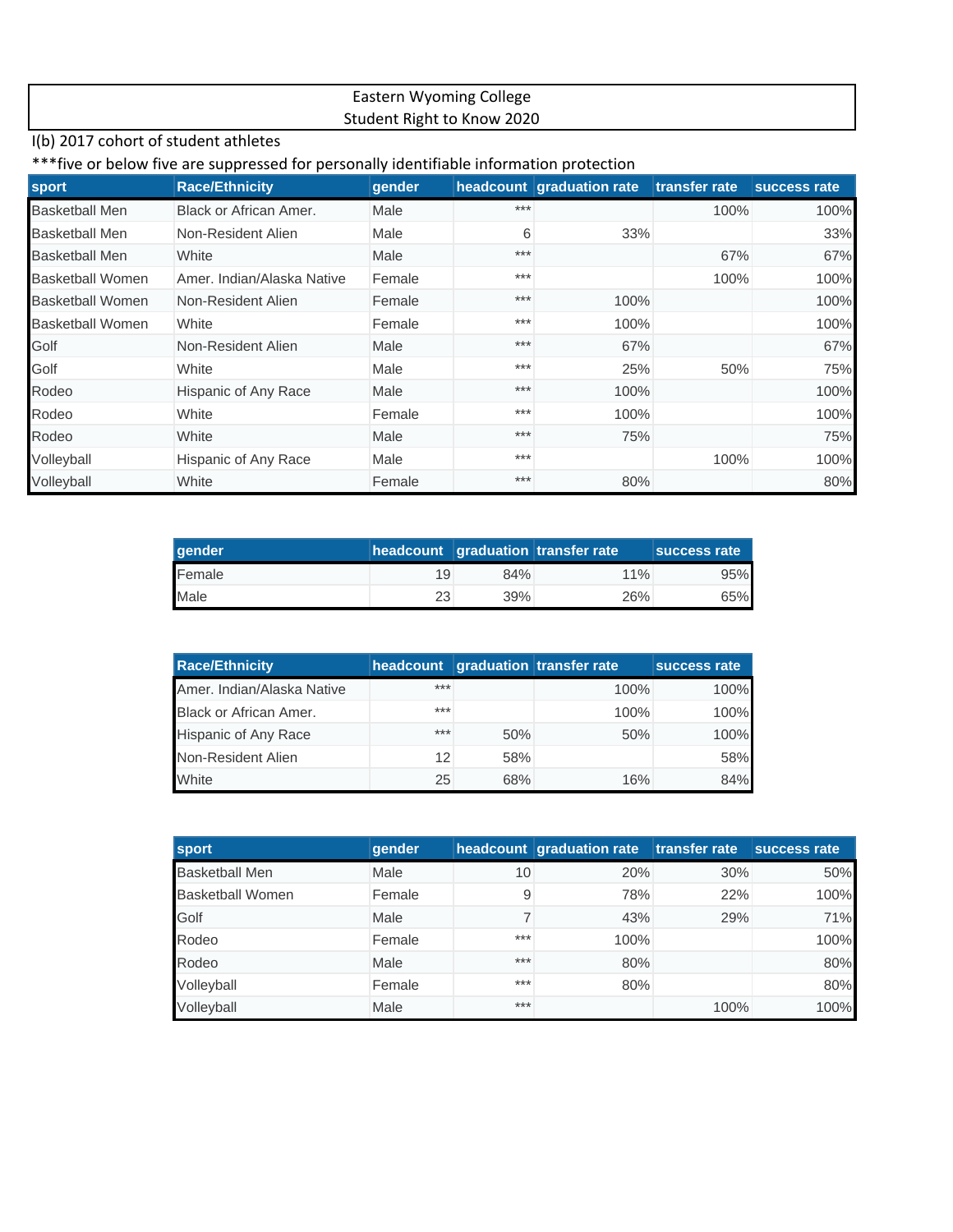## II 2014‐2017 Cohorts Four‐Year Average

# \*full‐time, first‐time, degree/cert. seeking students

| gender | <b>Race/Ethnicity</b>        | <b>FA</b>             | 4yr avg headcount | graduation rate | trasfer rate | success rate |
|--------|------------------------------|-----------------------|-------------------|-----------------|--------------|--------------|
| Female | Amer. Indian/Alaska Native   | 1 Pell recipients     | 0.8               | 67%             |              | 67%          |
|        |                              | 3 other FA recipients | 1.0               | 25%             | 50%          | 75%          |
|        | Asian                        | 1 Pell recipients     | 0.5               | 50%             | 50%          | 100%         |
|        |                              | 3 other FA recipients | 0.5               | 50%             | 50%          | 100%         |
|        | Black or African Amer.       | 1 Pell recipients     | 0.5               |                 | 100%         | 100%         |
|        |                              | 3 other FA recipients | 0.5               |                 | 50%          | 50%          |
|        |                              | 4 no FA               | 0.3               |                 | 100%         | 100%         |
|        | Hispanic of Any Race         | 1 Pell recipients     | 2.8               | 18%             | 18%          | 36%          |
|        |                              | 3 other FA recipients | 2.8               | 45%             | 18%          | 64%          |
|        |                              | 4 no FA               | 1.0               | 25%             |              | 25%          |
|        | Native Hawaii or Pac. Island | 1 Pell recipients     | 0.3               |                 | 100%         | 100%         |
|        |                              | 3 other FA recipients | 0.3               |                 |              |              |
|        | Non-Resident Alien           | 3 other FA recipients | 3.3               | 62%             | 15%          | 77%          |
|        |                              | 4 no FA               | 0.3               |                 |              |              |
|        | Two or More Races            | 1 Pell recipients     | 0.5               |                 | 50%          | 50%          |
|        |                              | 2 loan recipients     | 0.3               |                 |              |              |
|        | White                        | 1 Pell recipients     | 32.8              | 35%             | 14%          | 49%          |
|        |                              | 2 loan recipients     | 4.0               | 31%             | 31%          | 63%          |
|        |                              | 3 other FA recipients | 37.8              | 57%             | 23%          | 79%          |
|        |                              | 4 no FA               | 5.3               | 38%             | 24%          | 62%          |
| Male   | Amer, Indian/Alaska Native   | 1 Pell recipients     | 0.8               |                 |              |              |
|        |                              | 4 no FA               | 0.3               | 100%            |              | 100%         |
|        | Asian                        | 3 other FA recipients | 0.3               |                 |              |              |
|        | Black or African Amer.       | 1 Pell recipients     | 0.8               |                 | 100%         | 100%         |
|        |                              | 3 other FA recipients | 0.8               |                 | 67%          | 67%          |
|        | Hispanic of Any Race         | 1 Pell recipients     | 3.0               | 17%             | 8%           | 25%          |
|        |                              | 2 loan recipients     | 0.5               |                 |              |              |
|        |                              | 3 other FA recipients | 2.0               | 25%             | 38%          | 63%          |
|        |                              | 4 no FA               | 0.5               | 50%             |              | 50%          |
|        | Native Hawaii or Pac. Island | 1 Pell recipients     | 0.3               |                 |              |              |
|        |                              | 3 other FA recipients | 0.3               | 100%            |              | 100%         |
|        | Non-Resident Alien           | 1 Pell recipients     | 0.3               |                 |              |              |
|        |                              | 3 other FA recipients | 3.8               | 40%             |              | 40%          |
|        |                              | 4 no FA               | 0.3               |                 |              |              |
|        | Two or More Races            | 1 Pell recipients     | 0.3               |                 |              |              |
|        |                              | 3 other FA recipients | 0.3               |                 | 100%         | 100%         |
|        | White                        | 1 Pell recipients     | 21.3              | 34%             | 14%          | 48%          |
|        |                              | 2 loan recipients     | 4.5               | 28%             | 22%          | 50%          |
|        |                              | 3 other FA recipients | 31.0              | 58%             | 15%          | 73%          |
|        |                              | 4 no FA               | $7.0\,$           | 50%             | 14%          | 64%          |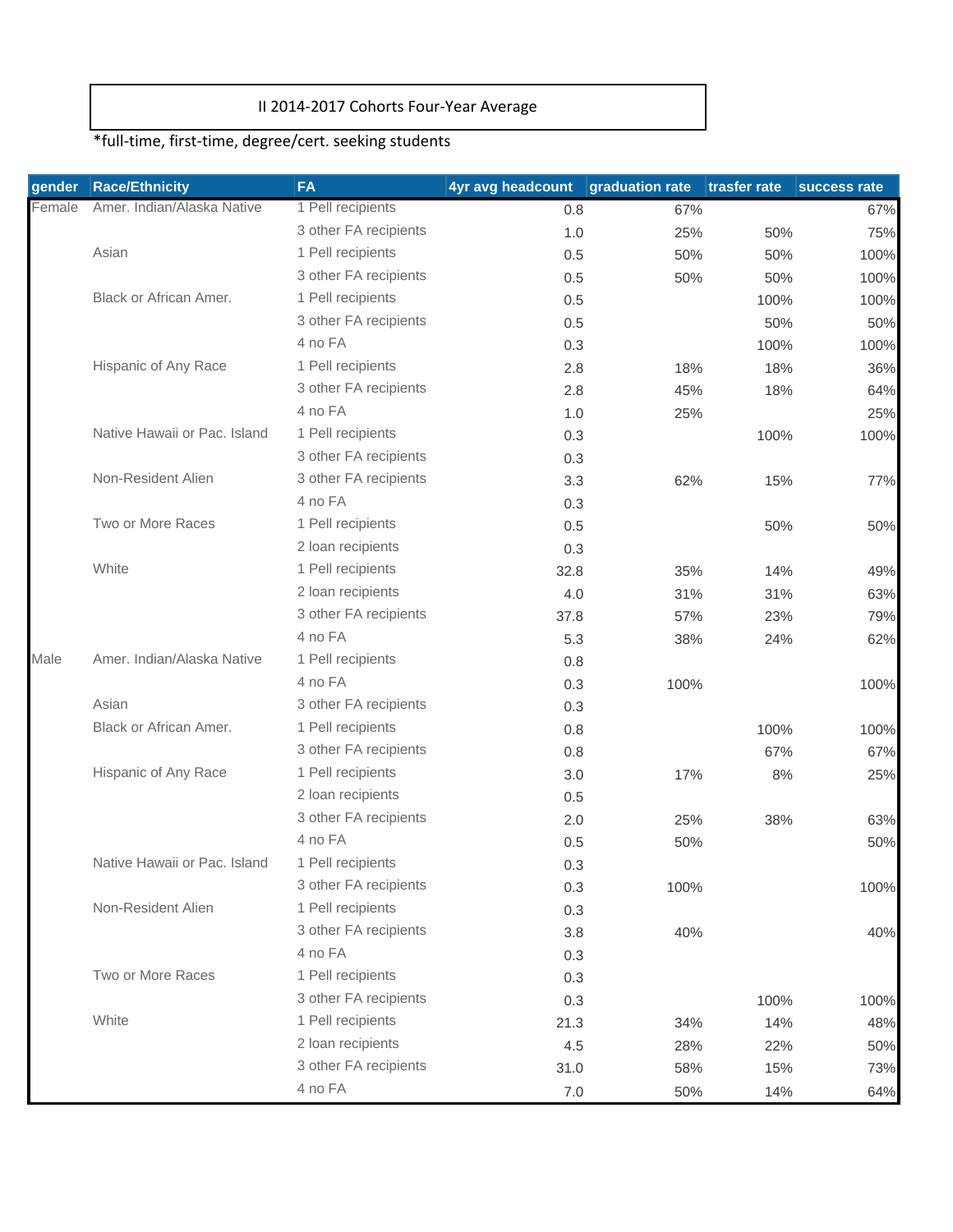| ∥gender | 4yr avg headcount | <b>diagonal diagonal parameter of the diagonal district</b> | <b>Itrasfer rate</b> | <b>Success rate</b> |
|---------|-------------------|-------------------------------------------------------------|----------------------|---------------------|
| Female  | 95.0              | 44%                                                         | 21%                  | 64%                 |
| Male    | 77.8              | 43%                                                         | 15%                  | 58%                 |

| <b>Race/Ethnicity</b>        | 4yr avg headcount | graduation rate | trasfer rate | success rate |
|------------------------------|-------------------|-----------------|--------------|--------------|
| Amer. Indian/Alaska Native   | 2.8               | 36%             | 18%          | 55%          |
| Asian                        | 1.3               | 40%             | 40%          | 80%          |
| Black or African Amer.       | 2.8               |                 | 82%          | 82%          |
| Hispanic of Any Race         | 12.5              | 26%             | 16%          | 42%          |
| Native Hawaii or Pac. Island | 1.0               | 25%             | 25%          | 50%          |
| Non-Resident Alien           | 7.8               | 45%             | 6%           | 52%          |
| Two or More Races            | 1.3               |                 | 40%          | 40%          |
| White                        | 143.5             | 46%             | 17%          | 64%          |

| <b>FA</b>             | 4yr avg headcount | <b>graduation rate</b> | trasfer rate | success rate |
|-----------------------|-------------------|------------------------|--------------|--------------|
| Pell recipients       | 64.5              | 32%                    | 16%          | 48%          |
| 2 loan recipients     | 9.3               | 27%                    | 24%          | 51%          |
| 3 other FA recipients | 84.3              | 54%                    | 20%          | 74%          |
| 4 no FA               | 14.8              | 42%                    | 17%          | 59%          |

| qender | <b>Race/Ethnicity</b>        | 4yr avg headcount | graduation rate | trasfer rate | success rate |
|--------|------------------------------|-------------------|-----------------|--------------|--------------|
| Female | Amer, Indian/Alaska Native   | 1.8               | 43%             | 29%          | 71%          |
|        | Asian                        | 1.0               | 50%             | 50%          | 100%         |
|        | Black or African Amer.       | 1.3               |                 | 80%          | 80%          |
|        | Hispanic of Any Race         | 6.5               | 31%             | 15%          | 46%          |
|        | Native Hawaii or Pac. Island | 0.5               |                 | 50%          | 50%          |
|        | Non-Resident Alien           | 3.5               | 57%             | 14%          | 71%          |
|        | Two or More Races            | 0.8               |                 | 33%          | 33%          |
|        | White                        | 79.8              | 45%             | 19%          | 65%          |
| Male   | Amer, Indian/Alaska Native   | 1.0               | 25%             |              | 25%          |
|        | Asian                        | 0.3               |                 |              |              |
|        | Black or African Amer.       | 1.5               |                 | 83%          | 83%          |
|        | Hispanic of Any Race         | 6.0               | 21%             | 17%          | 38%          |
|        | Native Hawaii or Pac. Island | 0.5               | 50%             |              | 50%          |
|        | Non-Resident Alien           | 4.3               | 35%             |              | 35%          |
|        | Two or More Races            | 0.5               |                 | 50%          | 50%          |
|        | White                        | 63.8              | 47%             | 15%          | 62%          |

| <b>IFA</b>    | 4yr avg headcount | <b>graduation rate</b> | trasfer rate | <b>Success rate</b> |
|---------------|-------------------|------------------------|--------------|---------------------|
| FA recipients | 158.0             | 43%                    | 18%          | 62%                 |
| no FA         | 14.8              | 42%                    | 17%          | 59%                 |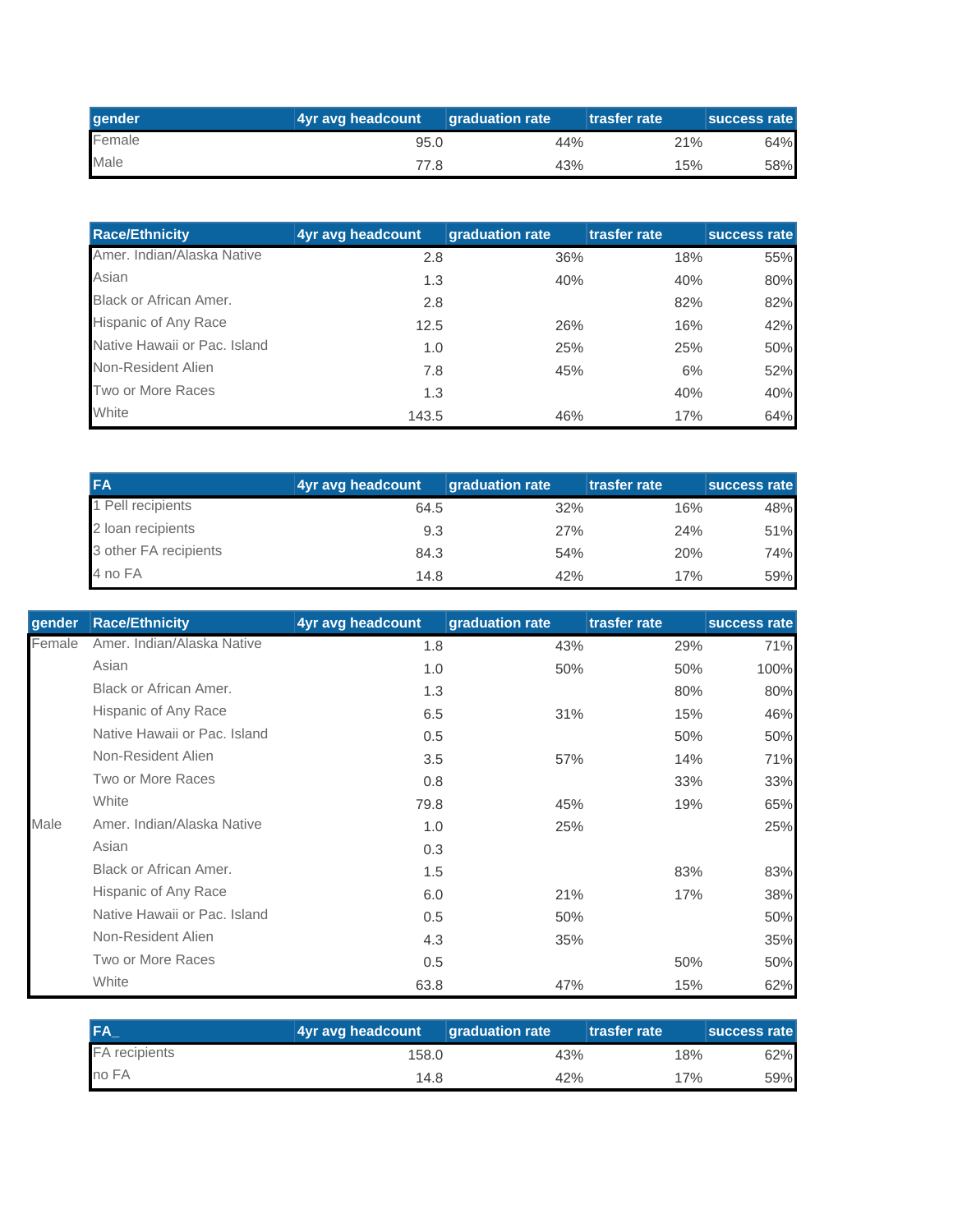## II 2014‐2017 Cohorts Four‐Year Average

#### \*student athletes

| sport      | <b>Race/Ethnicity</b>                            | gender |     | 4yr avg he graduation rate | transfer rate | success rate |
|------------|--------------------------------------------------|--------|-----|----------------------------|---------------|--------------|
|            | Basketball M <sub>'</sub> Black or African Amer. | Male   | 2.0 |                            | 75%           | 75%          |
|            | Non-Resident Alien                               | Male   | 3.3 | 38%                        |               | 38%          |
|            | Two or More Races                                | Male   | 0.3 |                            | 100%          | 100%         |
|            | White                                            | Male   | 2.8 | 36%                        | 55%           | 91%          |
|            | Basketball W Amer, Indian/Alaska Native          | Female | 0.5 |                            | 100%          | 100%         |
|            | Black or African Amer.                           | Female | 0.8 |                            | 100%          | 100%         |
|            | Hispanic of Any Race                             | Female | 0.3 |                            | 100%          | 100%         |
|            | Native Hawaii or Pac. Island                     | Female | 0.3 |                            | 100%          | 100%         |
|            | Non-Resident Alien                               | Female | 2.8 | 73%                        | 9%            | 82%          |
|            | White                                            | Female | 4.0 | 56%                        | 38%           | 94%          |
| Golf       | Non-Resident Alien                               | Male   | 1.8 | 57%                        |               | 57%          |
|            | White                                            | Male   | 3.0 | 33%                        | 33%           | 67%          |
| Rodeo      | Hispanic of Any Race                             | Male   | 0.3 | 100%                       |               | 100%         |
|            | White                                            | Female | 4.0 | 56%                        | 13%           | 69%          |
|            |                                                  | Male   | 7.8 | 42%                        | 23%           | 65%          |
| Volleyball | Amer, Indian/Alaska Native                       | Female | 0.3 | 100%                       |               | 100%         |
|            | Hispanic of Any Race                             | Female | 0.5 | 100%                       |               | 100%         |
|            |                                                  | Male   | 0.3 |                            | 100%          | 100%         |
|            | Non-Resident Alien                               | Female | 0.8 | 33%                        | 33%           | 67%          |
|            | Two or More Races                                | Female | 0.3 |                            | 100%          | 100%         |
|            | White                                            | Female | 5.8 | 57%                        | 30%           | 87%          |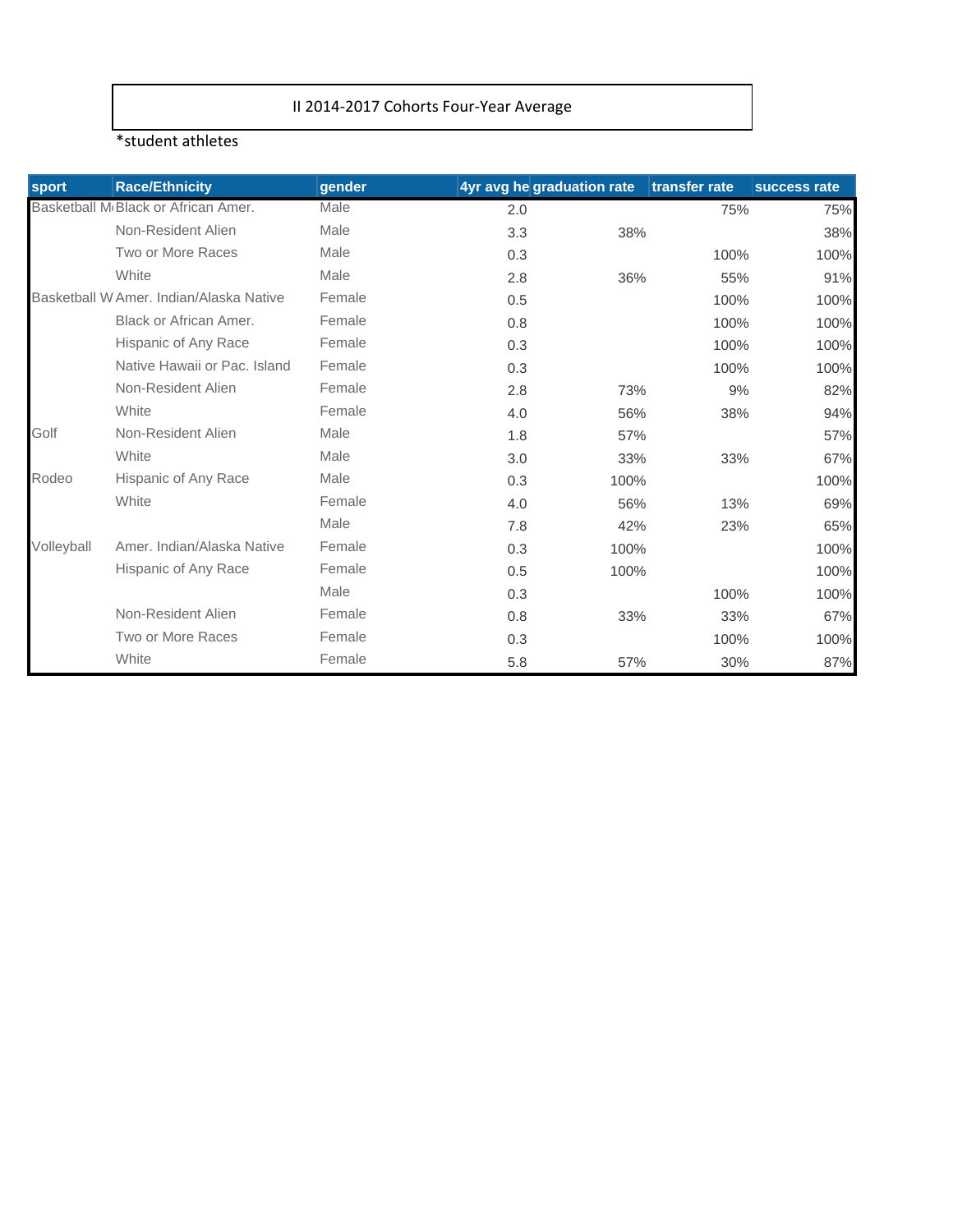| ∥gender |      | 4yr avg he graduation rate transfer rate |                 | success rate |
|---------|------|------------------------------------------|-----------------|--------------|
| Female  | 20.0 | 54%                                      | 31 <sup>%</sup> | 85%          |
| Male    | 21.3 | 36%                                      | 29%             | 66%          |

| <b>Race/Ethnicity</b>         | 4yr avg headcount | <b>graduatior transfer rate</b> |      | success rate |
|-------------------------------|-------------------|---------------------------------|------|--------------|
| Amer. Indian/Alaska Native    | 0.8               | 33%                             | 67%  | 100%         |
| <b>Black or African Amer.</b> | 2.8               |                                 | 82%  | 82%          |
| Hispanic of Any Race          | 1.3               | 60%                             | 40%  | 100%         |
| Native Hawaii or Pac. Island  | 0.3               |                                 | 100% | 100%         |
| Non-Resident Alien            | 8.5               | 53%                             | 6%   | 59%          |
| Two or More Races             | 0.5               |                                 | 100% | 100%         |
| White                         | 27.3              | 48%                             | 29%  | 77%          |

| <b>sport</b>            | gender |     | 4yr avg he graduation rate | trasfer rate | success rate |
|-------------------------|--------|-----|----------------------------|--------------|--------------|
| <b>Basketball Men</b>   | Male   | 8.3 | 27%                        | 39%          | 67%          |
| <b>Basketball Women</b> | Female | 8.5 | 50%                        | 41%          | 91%          |
| Golf                    | Male   | 4.8 | 42%                        | 21%          | 63%          |
| Rodeo                   | Female | 4.0 | 56%                        | 13%          | 69%          |
|                         | Male   | 8.0 | 44%                        | 22%          | 66%          |
| Volleyball              | Female | 7.5 | 57%                        | 30%          | 87%          |
|                         | Male   | 0.3 |                            | 100%         | 100%         |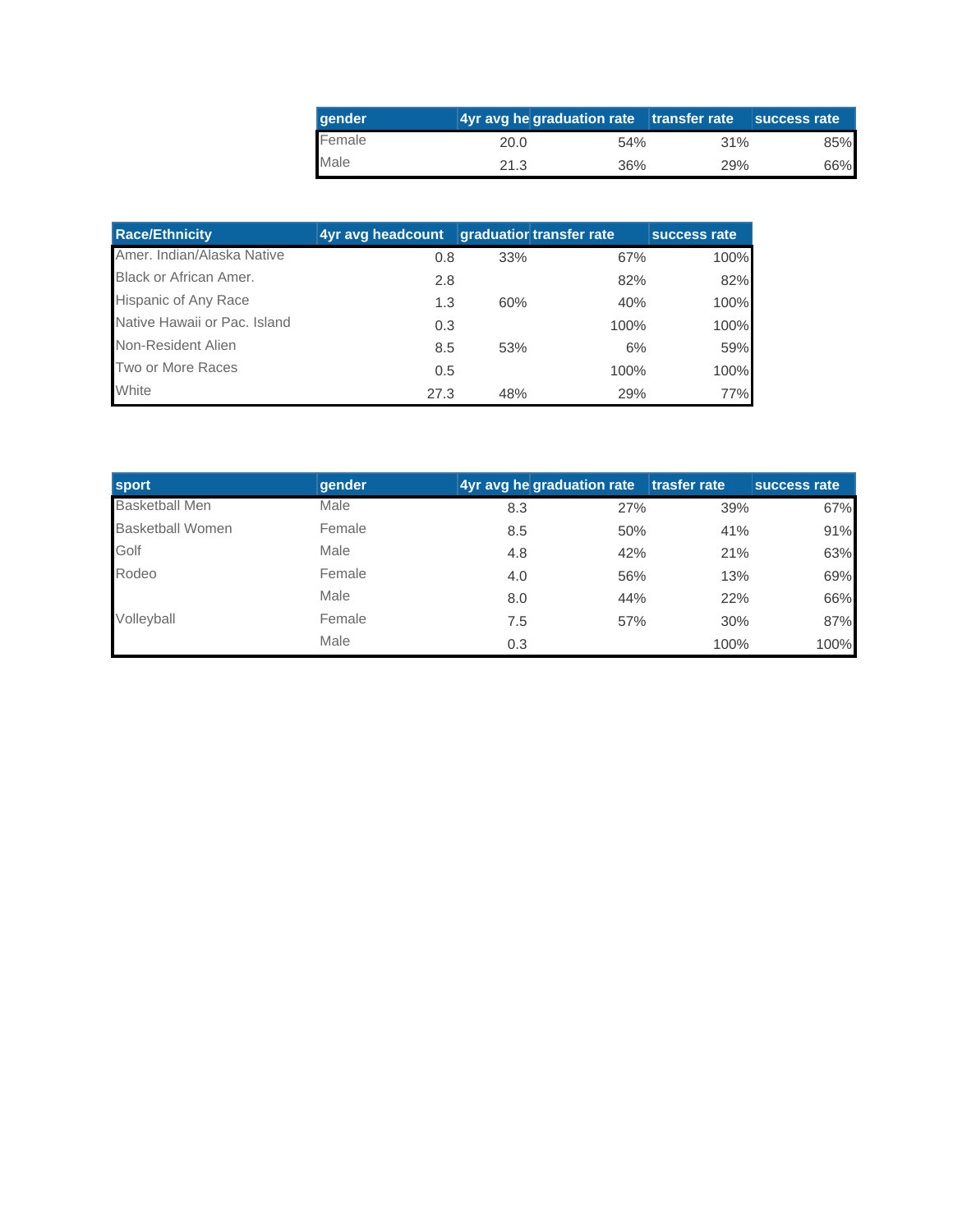## III(a) ‐ ENROLLMENT OF FULL TIME, DEGREE/CERTIFICATE SEEKING STUDENTS in 19‐20

\*\*\*five or below five are suppressed for personally identifiable information protection

| <b>Person Race/Ethnicity</b> | <b>Person Gender</b> | headcount |
|------------------------------|----------------------|-----------|
| Amer, Indian/Alaska Native   | Female               | $***$     |
| Amer, Indian/Alaska Native   | Male                 | $***$     |
| Asian                        | Female               | $***$     |
| Black or African Amer.       | Male                 | 8         |
| Hispanic of Any Race         | Female               | 31        |
| Hispanic of Any Race         | Male                 | 20        |
| Native Hawaii or Pac. Island | Female               | $***$     |
| Native Hawaii or Pac. Island | Male                 | $***$     |
| Non-Resident Alien           | Female               | 11        |
| Non-Resident Alien           | Male                 | 11        |
| Two or More Races            | Female               | $***$     |
| Unknown                      | Female               | $***$     |
| White                        | Female               | 246       |
| White                        | Male                 | 136       |

| <b>Person Gender headcount</b> |     |
|--------------------------------|-----|
| Female                         | 301 |
| Male                           | 181 |